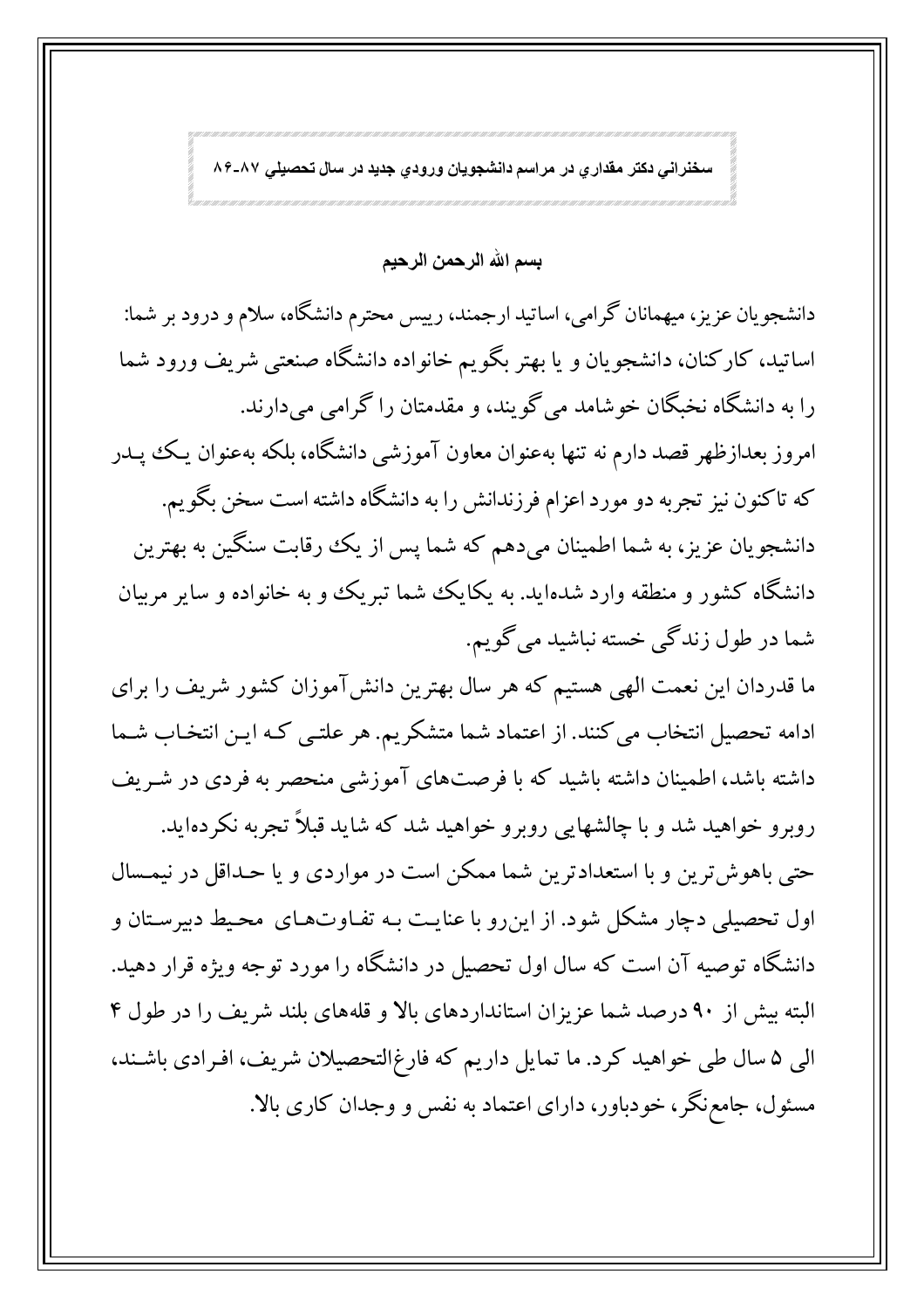چشم|نداز ما در بیست سال آینده شریف، دانشگاهی بـا کیفیـت والای جهـانی در ابعـاد آموزشی و پژوهشی است. شریف علاوه بر جذب بـا اسـتعدادترین دانـشجویان كـشور، همواره بر این باور بوده و هست که بهترین دانشجویان، شایسته دریافت بهترین آمـوزش و تسهیلات نیز هستند. از این٫و شریف همیشه در جذب بهترین استادان پیـشگام بـوده و در حال حاضر بیش از ۴۵۰ نفر از استادان مجرب و برجسته کشور مسئولیت آمـوزش شما عزیزان را عهدهدار هستند.

در شريف ما به روابط اجتماعي، انـساني و عـاطفي اعـضاي خـانواده (دانـشجو، اسـتاد و کارمند) بسیار اهمیت میدهیم. یکی از آرزوها و برنامههـای اسـتراتژیک مـن و هیـأت رئیسه محترم دانشگاه آن است که در آینده نزدیک شاهد تأسیس دانـشکده تحـصیلات تکمیلی علوم انسانی در شریف باشیم، تا با تلفیق علوم مهندسـی و علـوم انـسانی فـضای مناسبتری را برای آموزش و خدمت به جامعه فراهم آوریم.

فرزندان من، همه ما از خانواده گرفته تا مربیان و اساتید به شما افتخار می کنیم. اما توجـه داشته باشید که با این موفقیتها مسئولیت هم همراه است. البتـه در زنـدگی و تحـصیل گاهی چشیدن تجربه شکست امری طبیعی است. در طول زندگی و تجربه دانشگاهی بـه موارد جالبی بر میخوریم. مثلاً یادم هست که یکسی از همکـاران تعریـف مـی کـرد کـه آقـاي فـلان در اولـين امتحـان در كـلاس درس رياضـي ١ نمـره بـسيار پـاييني گرفـت. دانشجویی که در کل دوران زندگیاش نمره کمتر از ۱۹ نداشته است. خـوب بـالاخره ایشان با وضعیت بـسیار خـوب از دانـشگاه فـارغ|لتحـصیل شـد و سـالها در مـسئولیتهای بزرگ کشور منشاء اثر بوده است. البته از اینگونه مثالها بسیارند. بنابراین از شکستهـا و عدم موفقیتهای مقطعی در طول تحصیل و زندگی خیلـی دلگیـر نـشوید. بپذیریـد کـه شکست اگرچه مطلوب نیست، ولی قسمتی از یادگیری است. **چــون منجــر بــه تجربــه** میشود و در واقع تجربه بیرحم ترین معلم دنیاست، چون اول امتحان می گیـرد و سپس درس میدهد!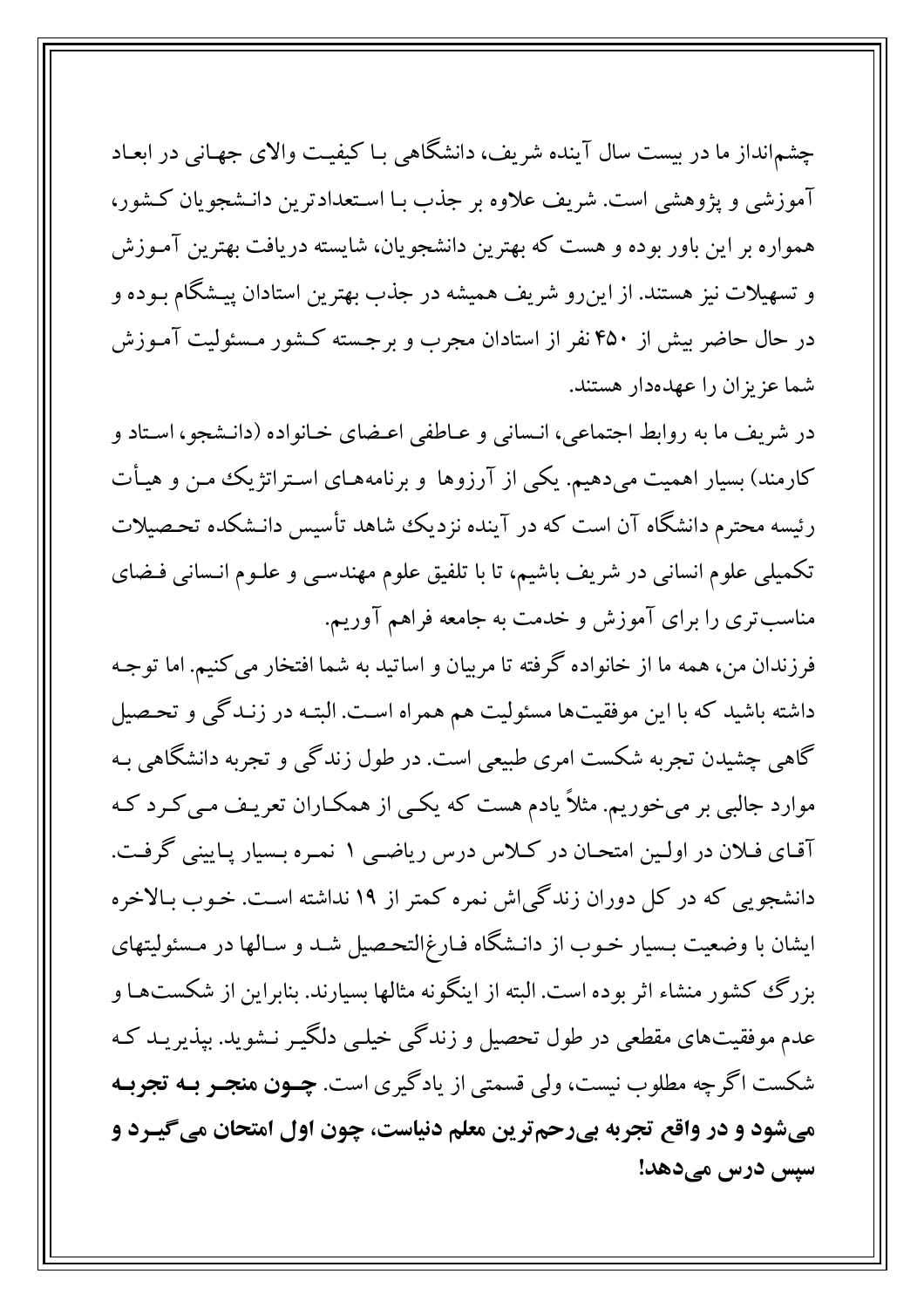ما معتقدیم که آموزش در شـریف، خیلـی بیـشتر از یـادگیری در کـلاس درس و انجـام تکالیف و برگزاری آزمونهاست. در واقع مـا فکـر مـی کنـیم حتـی بیـشتر از دادن یـک مـدرک تحـصیلی بـه شماسـت. آمـوزش در شـریف شـامل سـفری بـرای خودشناسـی، خودیابی و کشف استعدادهای پنهان است. چه شما شریف را با رتبههای بالا ترک کنید یا با رتبه متوسط، وقتی که شما این دانشگاه را تـرک مـی کنیـد افـرادی خواهیـد بـود بـا نقشهایی نظیر همسر، مادر، پدر، همکار در محل اشتغال. انتظـار آن اسـت کـه در هـر مسئولیتی سعی کنید خوب عمل کنید، بنابراین ما انتظار داریم که شـما شـریف را بـا یک مفهوم قوی از مسئولیت در قبال جامعه ترک کنید. انتظار داریم مهارتهای خـود را به دیگران آموزش دهید. وقت خود را صرف خدمت بـه جامعـه کنیـد، و اگـر خیلـی موفق شدید، مقداری از منابع خود را در اختیار افرادی که به خوشبختی شـما نبـودهانــد، قرار دهید. میدانم که شاید برخی از شما در حال حاضر این پیام را متوجه نمی شـوید، اما به نظر من اهمیت آن به اندازه همان مطالبی است که در کلاس های درس میآموزید. شما مسئولیتهای مهمی هم در قبال دانشگاه دارید. شما شریف را احتمـالاً بـه خاطر خوشنامی آن انتخاب کردید، لذا نباید کاری انجام دهید که به محبوبیت و اعتبار شریف لطمه وارد کنـد. **در واقع با ورود شما به این دانشگاه ما اعتبار آینده شریف را** در دستان شما قرار دادهایم. چون هرطور که شما بهعنـوان دانـشجو يـا فـارغ التحـصيل عمل کنید در اعتبار و محبوبیت بیشتر شریف تأثیرگذار خواهد بود. آیا آمادگی پذیرش چنین مسئولیتی را دارید؟؟؟ و اما چند توصیه مهم دیگر: ۱- نمرههایی که می گیریـد بـرای ورود بـه دورههـای تحـصیلات تکمیلـی و اسـتخدام مهماند، ولی یادگیری برای تمام عمر! بنابراین مسئله نمره را حتماً جـدی بگیریـد، ولـی یادگیری عمیق علوم مربوطه را جدیتر.